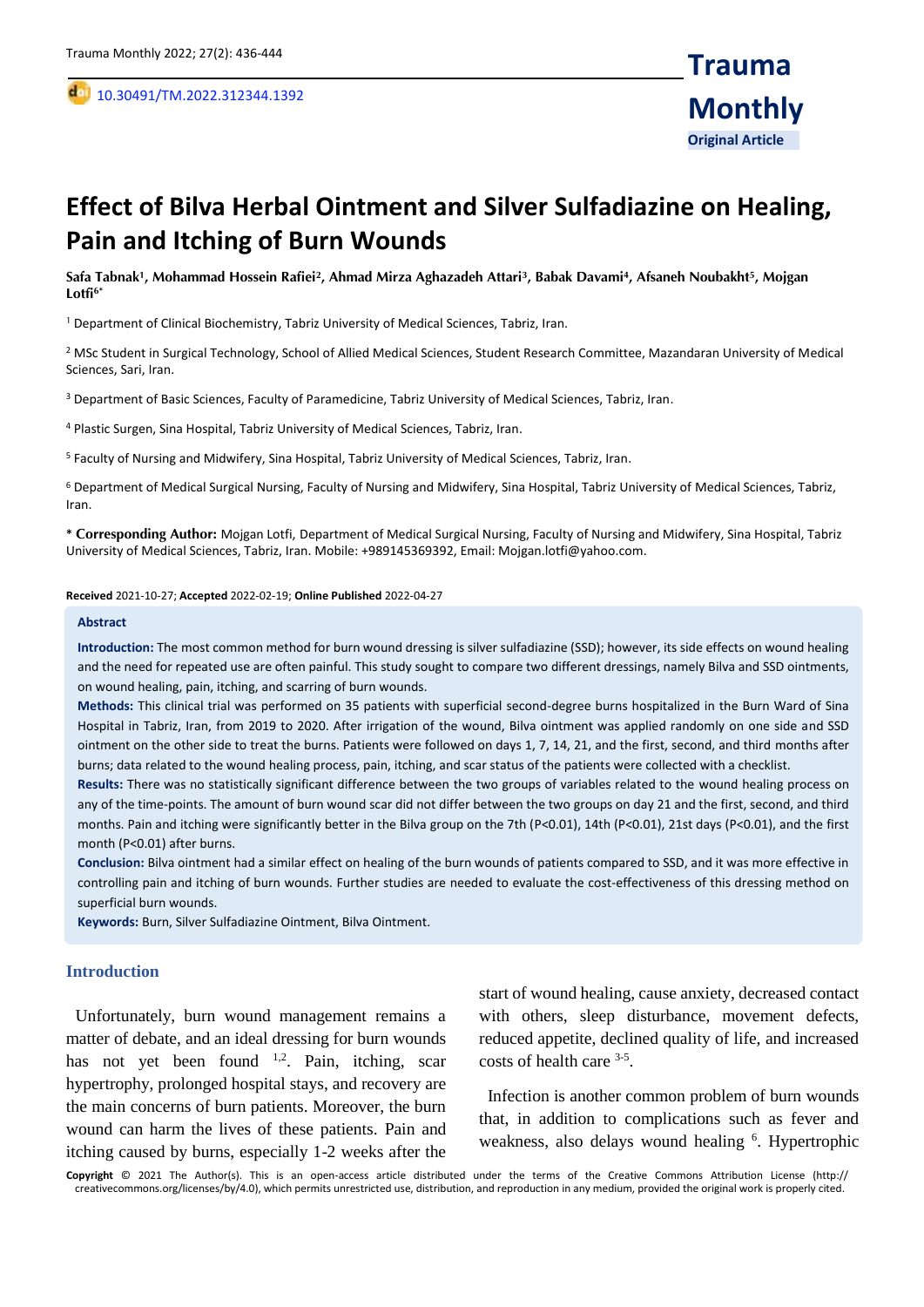scarring is a significant, long-term functional and aesthetic problem resulting from burn wounds  $7, 8$ .

 There are several topical treatments for burn wounds. Among these treatments, SSD ointment is extensively used in patients. Side effects of this ointment include pain, leukopenia, nephrotoxicity, methemoglobinemia, silver poisoning (argyria), and discoloration of the skin following its use; therefore, it should be used with caution in people who are allergic to sulfonamides <sup>9</sup>. Consequently, it is recommended to find alternative natural medicines that are superior in terms of effects on these burns and even have fewer side effects. Research has shown that the combination protocols is highly effective in treating burn patients  $10$ .

 Aloe vera, turmeric, beeswax, and castor oil have unique properties that can be effective in healing burn wounds. Castor oil has anti-inflammatory and moisturizing properties, and it is rich in fatty acids. Aloe vera promotes wound healing and reduces inflammation. Turmeric has anti-inflammatory and immune system stimulating effects. Besides, curcumin in turmeric helps form new blood vessels and increases collagen content, thus healing wounds. Beeswax has powerful antiseptic properties; on the other hand, honey can accelerate wound healing by absorbing water in swollen tissues. Sweet almond oil is appropriate for itchy skin, skin inflammation, and burns, and it is a rich source of vitamin E, protein, and minerals. The combination of these drugs brings together their individual effective properties. Therefore, applying these items in the form of an herbal ointment can be adequate $11-13$ .

 As 24-hour caregivers of burn patients, the nurses have a crucial and undeniable role in the wound outcomes of these patients. Pain relief is among the most important nursing interventions. The ability to prevent and relieve pain as well as training to adapt to it is one of the beautiful arts of nursing <sup>14</sup>. Therefore, nurses prefer to use ointments for burn dressings that accelerate healing, impose less pain on the patient, and prevent side effects such as infection and scarring. Therefore, it seems that the natural compounds have fewer side effects, and more acceptance can provide a more effective dressing method for both nurses and patients. This study aimed to compare the impact of two dressings, namely Bilva

and SSD ointment, on the healing, pain, itching, and scarring of burn wounds in Sina Hospital.

## **Methods**

 After obtaining the ethics code (IR.TBZMED.REC.1396.227) and IRCT registration number (IRCT20160424027561N11), this randomized clinical trial was performed in the Burn Ward of Sina Hospital, Tabriz, Iran, from 2019 to 2020. Moreover, after obtaining permission from the hospital management and related departments, eligible hospitalized patients were invited to participate in the study and were recruited after giving informed consent. For this study, patients with superficial second-degree burns were selected, and each part of the symmetrical organs with burns was randomly divided into two groups of intervention and control. The control member received a routine dressing with SSD, and the intervention member was treated with Bilva ointment. The healing process, pain, itching, and hypertrophic scar were evaluated and compared between the two groups.

 Sample size was estimated to be 33 people by G power software (Power of a test 85%, significance level  $\alpha$  = 0.01, and Cohen impact size 0.80). Samples were taken by convenience sampling.

 Inclusion criteria were women patients with burns up to 20% of the body surface and depth of second-degree burns, the presence of burns in symmetrical organs with the same depth, the cause of burns being something other than chemical and electrical, application of anything other than drinking water and normal saline to irrigation the burn site, lack of inhalation damage, and >2 hours past the burning. Exclusion criteria were underlying diseases such as diabetes mellitus, allergic skin diseases, malignancy, AIDS, hypertension, use of cytotoxic drugs, symptomatic infection in different parts of the body, referral to other medical centers, withdrawal from the study, increased depth of burn in the healing process, presence of infection signs and a positive culture response from the burn wound.

## **Contents of Bilva Ointment**

 In this study, Bilva herbal ointment was used to dress the burn wounds of patients. The plant names were checked with [\(http://www.theplantlist.org\)](http://www.theplantlist.org/). Ingredients of this ointment include Castor oil plant (Local name: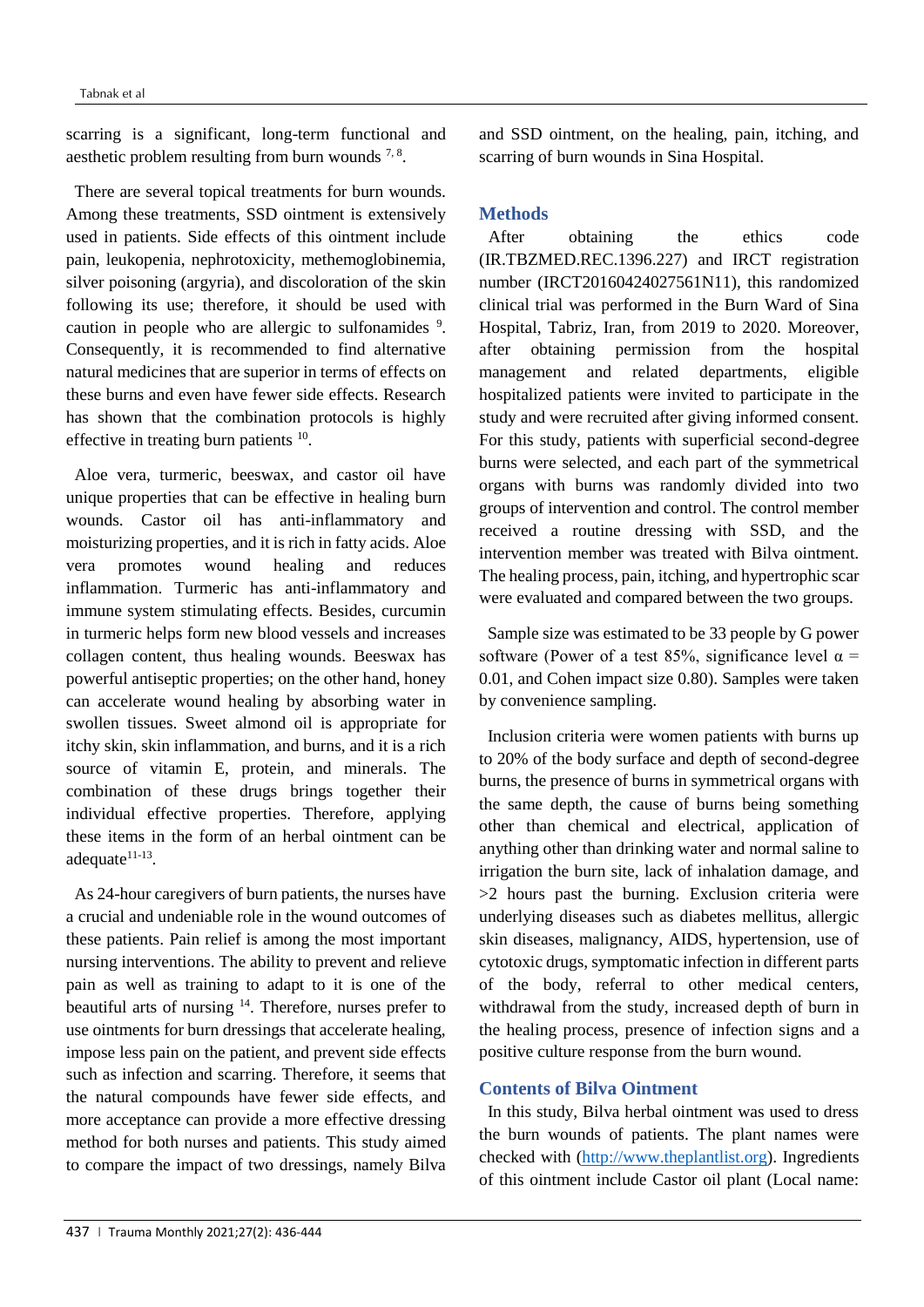Roghan karchak, scientific name: Ricinus communis L.) (52.8%), Beeswax (38%), Turmeric (Local name: Zardchobeh, scientific name: Curcuma longa L) (3%), Aloe vera (Local name: Sabre zard) (2%), and, Sweet Almond oil (Local name: Badam shirin, scientific name: Prunus dulcis (Mill.) D.A.Webb) (1.2%). The raw materials were mixed thoroughly in a steel tank, and the temperature increased to 70 degrees. After melting the materials, the temperature reached to 40 degrees; Aloe vera was added, transferred to a storage tank, and then packed in sterile containers.

# **Data Collection Tools**

 Data were collected through a six-part checklist. The first part was related to the individual-social characteristics of the participants

 Part two, namely Wound Healing Evaluation with a Healing Checklist, was performed based on the review of prepared texts, content validity, and simultaneous reliability of observers.

Patients' pain was assessed, in the third part, using the Visual Analogue Scale (VAS). This tool is developed by Mac Gill and looks like a ruler, which has a score range of 0-10. A zero score means no pain, and a score 10 indicates the highest pain intensity. The validity and reliability of the scale have already been reviewed and confirmed in similar studies $^{15}$ .

 The fourth part was related to the evaluation of itching of the wound site among patients with the Visual Analogue Scale (VAS). This tool was created by Mac Gill; the zero score means no itching, and the ten score indicates the highest intensity of itching. The validity and reliability of the scale have already been reviewed and confirmed in similar studies<sup>16</sup>.

 The fifth part was concerned with scar hypertrophy, which was measured using the Vancouver scar scale (VSS) developed by Sullivan. This tool examines the four variables of vascularity, thickness, flexibility, and skin color of the burned area. The total score of this tool is 0 to 16, with a score of zero indicating healthy skin and a score of 16 showing the highest degree of skin problems. The validity and reliability of the tool have already been reviewed and confirmed in similar studies $17$ .

## **Burn Wound Evaluation and Randomization**

 The researcher visited the women's Burn Ward every day and selected eligible patients by available methods; subsequently, the objectives of the study were explained to them, and by providing informed consent form to literate people and oral explanation in the presence of a third party for illiterate people, written consent was obtained from patients to participate in the research. Also, the selected patients were given the necessary explanations about the random assignment of each burn organ to the intervention and control groups. To randomly allocate the ointment application site in patients, a simple coin-based random method for each patient was performed by the nurse. This allocation continued until the complete healing of the wound. On one side of the coin, the label L indicated the left side, and on the other side, the label R represented the right side of the body. These designations were randomly assigned to the dressing group with Bilva, and the opposite side was treated with the usual dressing with SSD ointment (Fig. 1).

 A burned limb was treated with SSD ointment following the hospital routine, and its symmetrical site was treated with Bilva ointment. Other nursing cares, such as daily bathing, initial irrigation of wounds with normal saline before dressing, management of wound blisters, and same method for both organs.

 Wound healing in both groups was assessed daily by the researcher, who was unaware of the intervention and control groups before dressing, and the severity of pain and itching was controlled and evaluated half an hour after the dressing. Wound healing status was assessed on days 1, 7, 14, and 28, as well as in the first, second, and third months after the first dressing. Pain and itching at the wound site were evaluated separately for each group on days 1, 7, 14, and 28. Then, the status of wound hypertrophy was assessed at 1, 2, and 3 months after the intervention.

# **Data analysis**

 Data were obtained using descriptive statistics (frequency, frequency percentage, mean and standard deviation). After examining the homogeneity of data through the Kolmogorov-Smirnov test, analytical statistics were done with the Wilcoxon Signed-Rank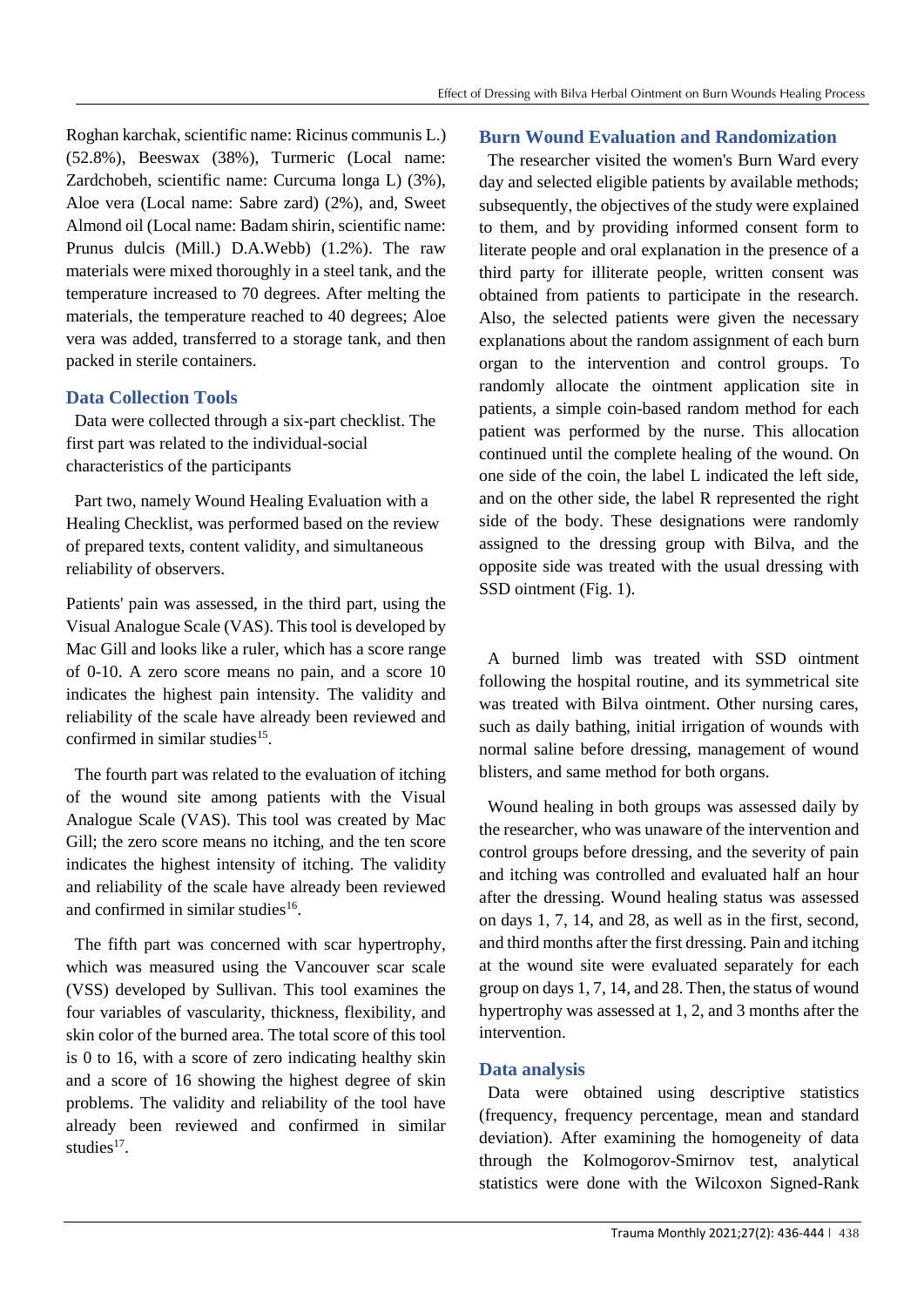Test and Paired-Samples T-Test with level of alpha set at 0.05. Data were analyzed using SPSS software version 22 by a blind statistician.



Fig. 1. CONSORT diagram, including the number of patients who started and continued trial treatment, and stopped.

# **Results**

 In this study, 35 patients with superficial second-degree burns were recruited after presenting informed consent. In wounds on both sides, 35 patients were randomly and consecutively divided into two dressing groups: SSD and Bilva ointment. In the SSD group, two patients were excluded due to increased depth of the burn and early signs of infection (higher discharge and discoloration at the wound site), and the number of samples was 33(Fig. 1).

The mean age of patients was 40.6±16.1 years, and all of them were female. Fifteen subjects (42.8%) had burns due to hot water, and fifteen people (42.8%) had burns due to fire. The percentage of TBSA in all patients was <20%. Other demographic information of the participants is given in Table 1.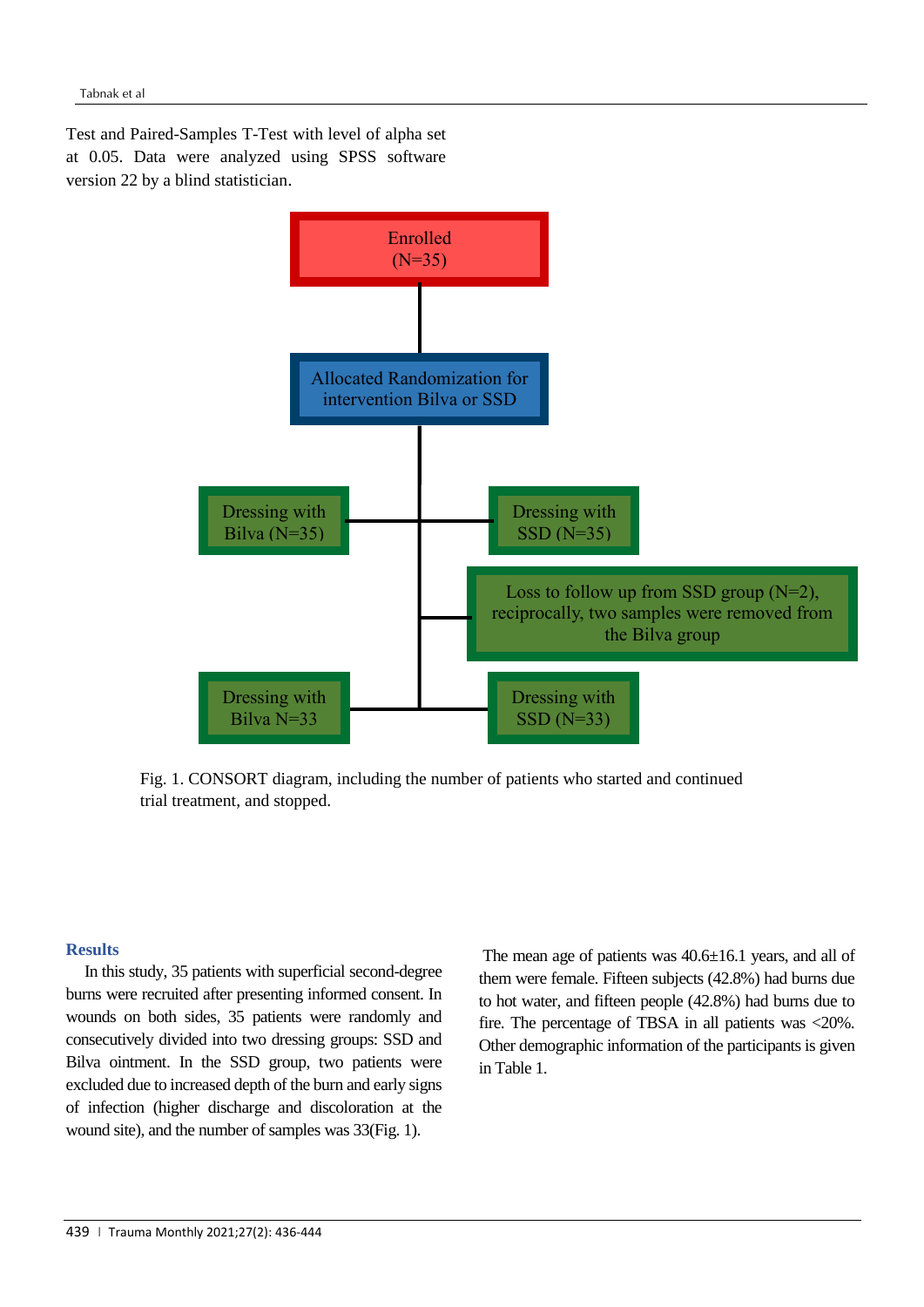$(p<0.01)$ , the first month  $(p<0.01)$ , and the second month (p<0.05) after burns than the SSD group (Fig. 3).

| Variables               |                  | $X\pm SD/n$ (%) |
|-------------------------|------------------|-----------------|
| Age, years              |                  | $40.6 \pm 16.1$ |
| Residence location      | Urban            | 11(31.4%)       |
|                         | Rural            | $20(57.1\%)$    |
|                         | The country side | $4(11.4\%)$     |
| <b>Marital Status</b>   | Married          | 31(88.5%)       |
|                         | Divorced         | 4(11.4%)        |
| <b>Education</b> status | Illiterate       | $15(42.8\%)$    |
|                         | Primary          | $4(11.4\%)$     |
|                         | Guidance         | 8(22.8%)        |
|                         | Diploma          | 8(22.8%)        |
| Financial situation     | Bad              | 15(42.8%)       |
|                         | Average          | 15(42.8%)       |
|                         | Good             | $5(14.2\%)$     |
| <b>History of Drug</b>  | Yes              | $11(31.4\%)$    |
|                         | N <sub>0</sub>   | 24(68.5%)       |
| History of disease      | Yes              | $8(22.8\%)$     |
|                         | No               | 27(77.2%)       |
| Burn percentage         | $0-10$           | 11(31.4%)       |
|                         | $10-20$          | $11(31.4\%)$    |
|                         | $20 - 30$        | $5(14.2\%)$     |
|                         | $30 - 40$        | $4(11.4\%)$     |
|                         | $50 - 60$        | $4(11.4\%)$     |
| Lengths                 | $0-10$           | 23(65.7%)       |
| Hospitalization,        | $10-20$          | 7(20%)          |
| days                    | 20-30            | 5(14.2%)        |
| Burning cause           | Boiling water    | 15(42.8%)       |
|                         | Hot liquid       | $5(14.2\%)$     |
|                         | Fire             | 15(42.8%)       |

Wound healing in three distinct stages of inflammation, granulation, and epithelialization in the two groups treated with SSD ointment and Bilva ointment is shown in Fig. 2. The results revealed no statistically significant difference between the two groups of variables related to the wound healing process over the study period. The amount of burn wound scar did not differ between the two groups on day 21 as well as on the first, second, and third months (Table 2). Patients' pain and itching were significantly better in the Bilva group on the 7th ( $p<0.01$ ), 14th ( $p<0.01$ ), 21st day



Fig. 2. Timeline of cutaneous wound healing. Wound healing in three overlapping stages: inflammation, epithelization, and

Table 1- Socio-demographic characteristics of the participants(N=35)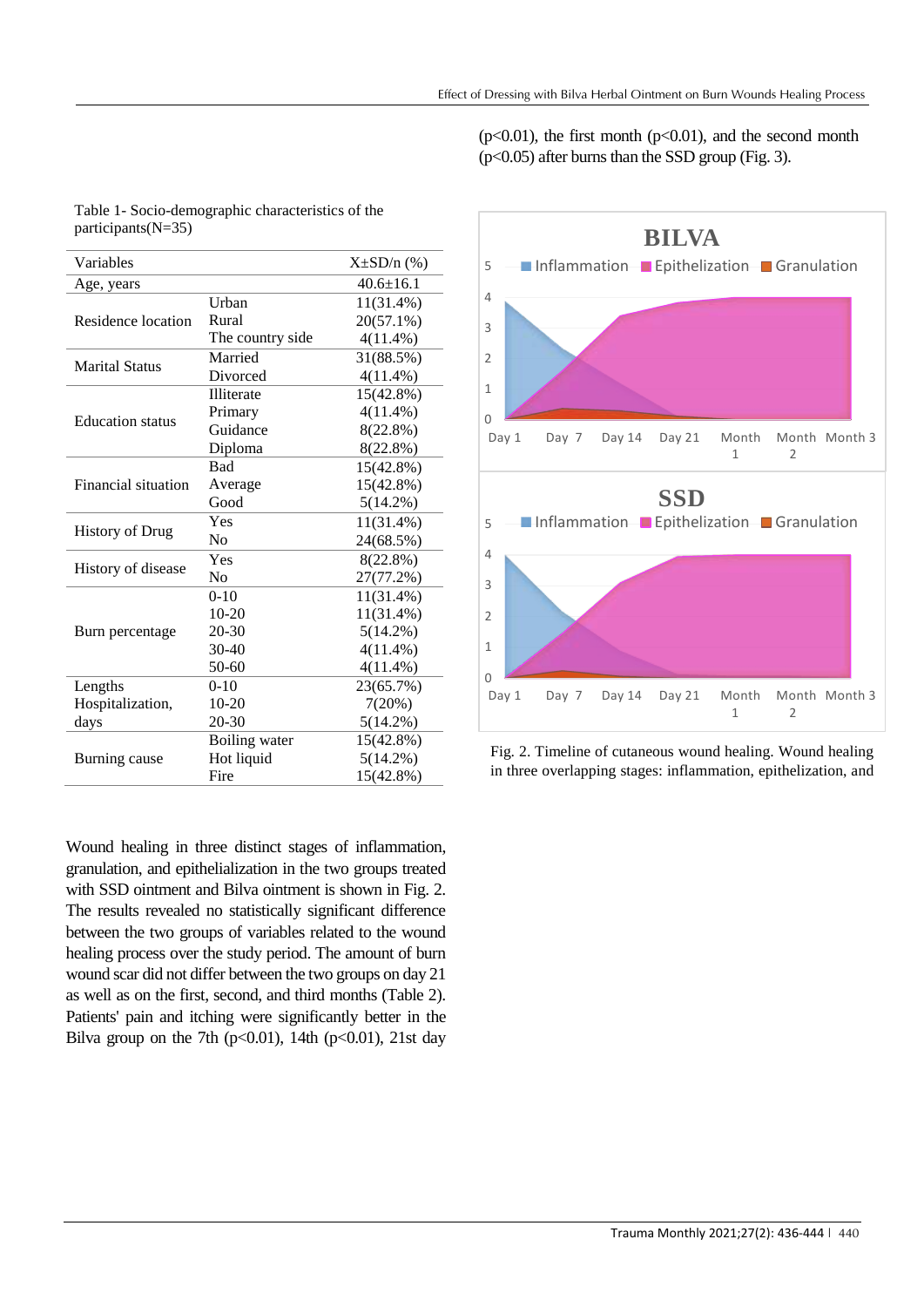

Fig. 3. Compare two different dressings, Bilva and SSD ointments, on wound healing, pain, and itching of burn wounds.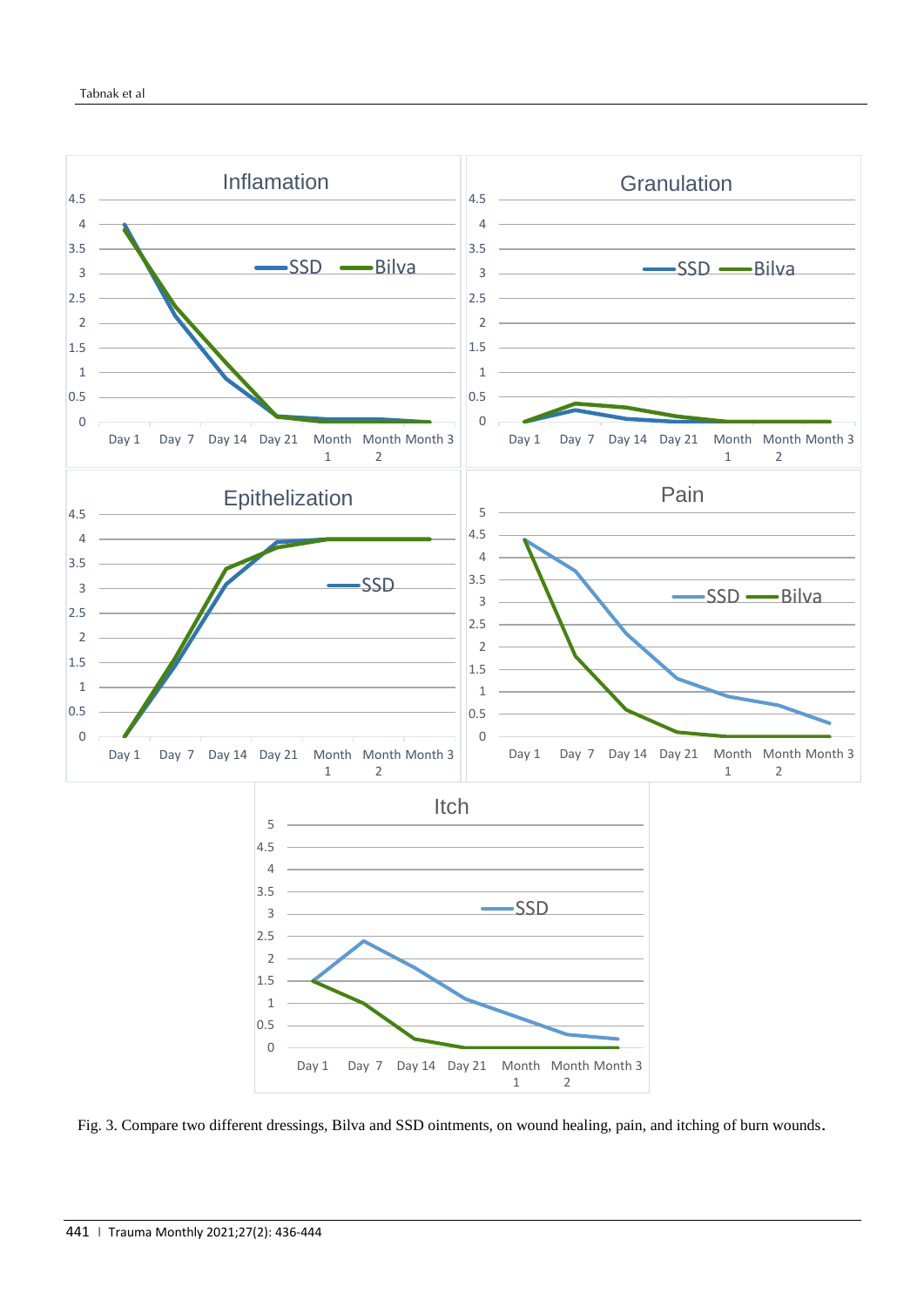| Date     | <b>SSD</b>    | Bilva         | P-Value |
|----------|---------------|---------------|---------|
| Day $21$ | $2.3+0.8^*$   | $2.3 + 1.4$   | 1.00    |
| Mouth 1  | $2.4 \pm 0.9$ | $2.6 \pm 1.5$ | 0.64    |
| Mouth 2  | $2.3 + 1.5$   | $2.6 \pm 1.8$ | 0.53    |
| Mouth 3  | $1.9 + 1.6$   | $1.9 + 1.9$   | 0.75    |

Table 2- Comparison of the mean score of wound scars in the two groups bandaged with SSD and Bilva

\* Burn Scar Status Score Based on the Vancouver Scar Scale (0-13)

# **Discussion**

The findings of the present study showed that the process of wound healing and final scarring in the use of Bilva ointment in dressing second-degree burns is not significantly different from the standard treatment of burn wounds, namely 1% silver sulfadiazine ointment. On the other hand, the severity of pain and itching in patients in the dressing group with Bilva was much lower than SSD.

 Bilva ointment was more effective than SSD in controlling pain and itching among patients. One of the ingredients in this ointment is sweet almond oil, which is helpful for relieving itchy skin, alleviating skin inflammation and treating burns. Almond oil is also a rich source of vitamin E, protein, and minerals. In a study by Malakouti et al. (2016) in Iran and a research by Dhiman et al. (2011) in India, the anti-Itching effect and reduction of stretch marks in pregnant women were indicated using sweet almond oil  $^{13, 18}$ .

 In a study of Mahboub et al. the aloe vera gel significantly reduced the itching and pain of burn patients compared to SSD <sup>19</sup>. Shahzad et al. revealed that in patients with grade two burns treated with aloe vera gel, there was earlier pain relief compared to those treated with SSD. Aloe vera causes premature wound epithelialization and early pain relief, and it is more cost-effective than SSD ointment  $20$ . Aloe vera gel has been used in the composition of Bilva ointment. For this reason, in the present study, the burn site dressed with Bilva ointment reported less pain than the place where SSD ointment was used.

The beeswax of this herbal ointment has moisturizing properties like vitamin A, and it has an antiinflammatory action similar to an analgesic on wounds, which causes a feeling of relaxation on the skin. A review study conducted by Yilmaz et al. (2020) reported the effects of honey on wound dressing, and its painreducing outcomes have also been reported  $2<sup>1</sup>$ .

 In the present study, there was no significant difference between Bilva ointment and SSD in terms of the wound healing process, such as inflammation, epithelization, and granulation during the study period; however, the positive effects of herbal ointments have been shown in various studies compared to the current conventional dressing, namely SSD ointment <sup>2, 22, 23</sup>

 In the study of Nasiri et al. in 2016, the use of Abu Khalsa herbal ointment had a better effect in the treatment of second-degree burn wounds compared to SSD, which significantly accelerated the wound healing process<sup>24</sup>.

 Saeedinia et al. in 2017, found that the use of Centiderm ointment, which is made from C. Asiatica, had an apparent effect on physical and mental symptoms in less than three days; this ointment also causes epithelialization and complete healing without any infection among burn patients. Therefore, due to the cost-effectiveness and superiority of this ointment, they recommended it instead of SSD ointment<sup>2</sup>. Also, a study by Heydari et al. in 2011 showed that the healing time of burn wounds in the group treated with Fundermol ointment (alpha), whose main ingredient is Lawsonia Inermis, was shorter than the SSD group and that Fundermol ointment can be used as a proper alternative for the treatment of burn wounds  $25$ . Due to the numerous identified side effects of SSD ointment in treating burns, more studies are still underway to find more effective drugs.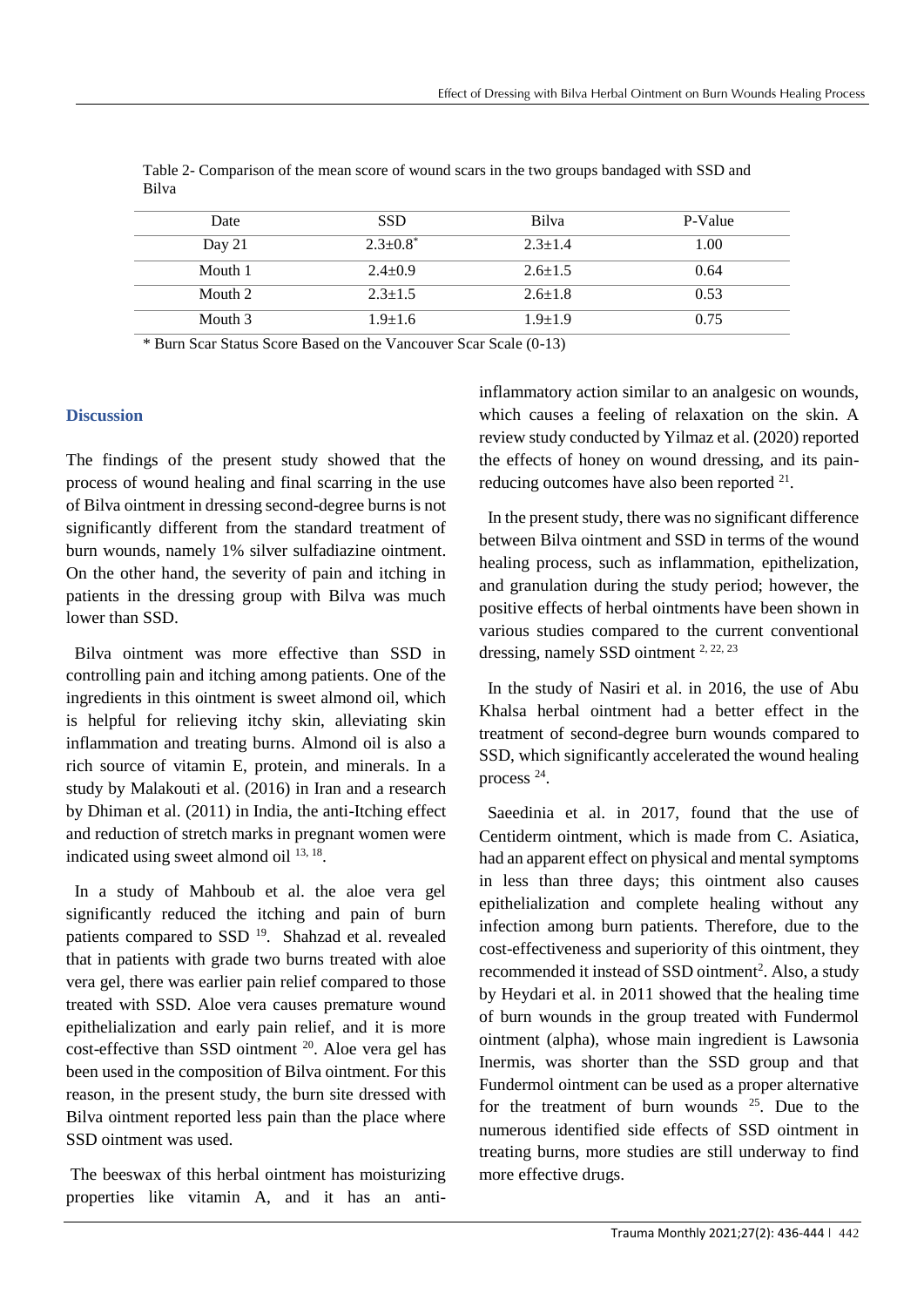Various studies have applied at least one of the compounds in Bilva ointment for the treatment of burn wounds and showed the positive effects of honey  $26, 27$ , aloe vera gel<sup>28-30</sup>, and turmeric in the healing of burn wounds $31, 32$ .

 Silver sulfadiazine ointment has been shown to reduce bacterial contamination, accelerate epithelialization, and delay wound contraction<sup>33, 34</sup>; however, SSD delays wound healing and causes atrophic and hypertrophic scars  $22, 35$ . On the other hand, we expected that despite the active ingredients in the composition of Bilva ointments, such as aloe vera and honey, the amount of scar left is relatively negligible<sup>11</sup>. However, in this study, the piece of the scar left in the two dressings with Bilva ointment and SSD in second-degree burn wounds was not significantly different. Because of the superficiality of the burns in this study and the relatively limited scar left, a detailed study of the effect of interventions on the scar rate could not be established.

 Therefore, in future studies, to investigate the effect of Bilva ointment on burn wound scars, it is recommended to perform interventions on deeper burn wounds.

## **Limitation**

 The limitations of this study were the small number of patients under research and the superficiality of burn wounds that prevented a detailed assessment of the effects of interventions on the hypertrophic scar.

#### **Conclusion**

In this study, Bilva ointment with herbal compounds and fewer side effects acted similar to 1% silver sulfadiazine ointment in terms of speed and healing process of second-degree burn wounds. The pain and itching of burn wounds at the application site of Bilva ointment were less than SSD ointment. Given these benefits and their cost-effectiveness, Bilva ointment seems to be an excellent alternative to SSD ointment. However, due to limited studies, further studies are recommended.

## **Acknowledgments**

The authors would like to acknowledge the Vice Chancellor for Research Sina hospital, the head nurse of the women's burn ward, and all the participants of this study.

#### **Conflict of Interest Disclosures**

The author declared no potential conflict of interest.

## **Funding Sources**

The authors received no financial funding or support for the research.

## **Authors' Contributions**

ML did overall supervision and design. ST preparation of the ointment. ST, BD, and AN acquisition of data of clinical data. AMAA did statistical analysis and interpretation of data, MHR wrote the first draft and managed the research, and ML did the final edit. The authors read and approved the final manuscript.

#### **Ethical Statement**

After obtaining the ethics code (IR.TBZMED.REC.1396.227) and IRCT registration number (IRCT20160424027561N11), this randomized clinical trial was performed in the Burn Ward of Sina Hospital, Tabriz, Iran, from 2019 to 20.

#### **References**

1. Gupta SS, Singh O, Bhagel PS, Moses S, Shukla S, Mathur RK. Honey dressing versus silver sulfadiazene dressing for wound healing in burn patients: a retrospective study. J Cutan Aesthet Surg. 2011;4(3):183-7.

2. Saeidinia A, Keihanian F, Lashkari AP, Lahiji HG, Mobayyen M, Heidarzade A, et al. Partial-thickness burn wounds healing by topical treatment: A randomized controlled comparison between<br>silver sulfadiazine and centiderm. Medicine (Baltimore). silver sulfadiazine and centiderm. Medicine 2017;96(9):e6168-e.

3. Wibbenmeyer L, Eid A, Kluesner K, Heard J, Zimmerman B, Kealey GP, et al. An evaluation of factors related to postoperative pain control in burn patients. J Burn Care Res. 2015;36(5):580-6.

Kwak IS, Choi YH, Jang YC, Lee YK. Immunohistochemical analysis of neuropeptides (protein gene product 9.5, substance P and calcitonin gene-related peptide) in hypertrophic burn scar with pain and itching. J Burns. 2014;40(8):1661-7.

Kim KJ, Seo CH, Kim EJ. Itching among Burn Patients in the Rehabilitation Phase. Journal of muscle joint health. 2016;23(1):28- 38.

6. Dai T, Huang Y-Y, Sherwood ME, Hamblin M. Blue Light Rescues Mice from Potentially Fatal Pseudomonas aeruginosa Burn Infection: Efficacy, Safety, and Mechanism of. Antimicrob Agents Chemother.

7. Wu J, Xu R, Zhan R, Luo G, Niu X, Liu Y, et al. Effective symptomatic treatment for severe and intractable pruritus associated with severe burn-induced hypertrophic scars: a prospective, multicenter, controlled trial. J Burns. 2016;42(5):1059-66.

8. Thompson CM, Sood RF, Honari S, Carrougher GJ, Gibran NSJB. What score on the Vancouver Scar Scale constitutes a hypertrophic scar? Results from a survey of North American burn-care providers. 2015;41(7):1442-8.

9. Morsi NM, Abdelbary GA, Ahmed MAJEjop, biopharmaceutics. Silver sulfadiazine based cubosome hydrogels for